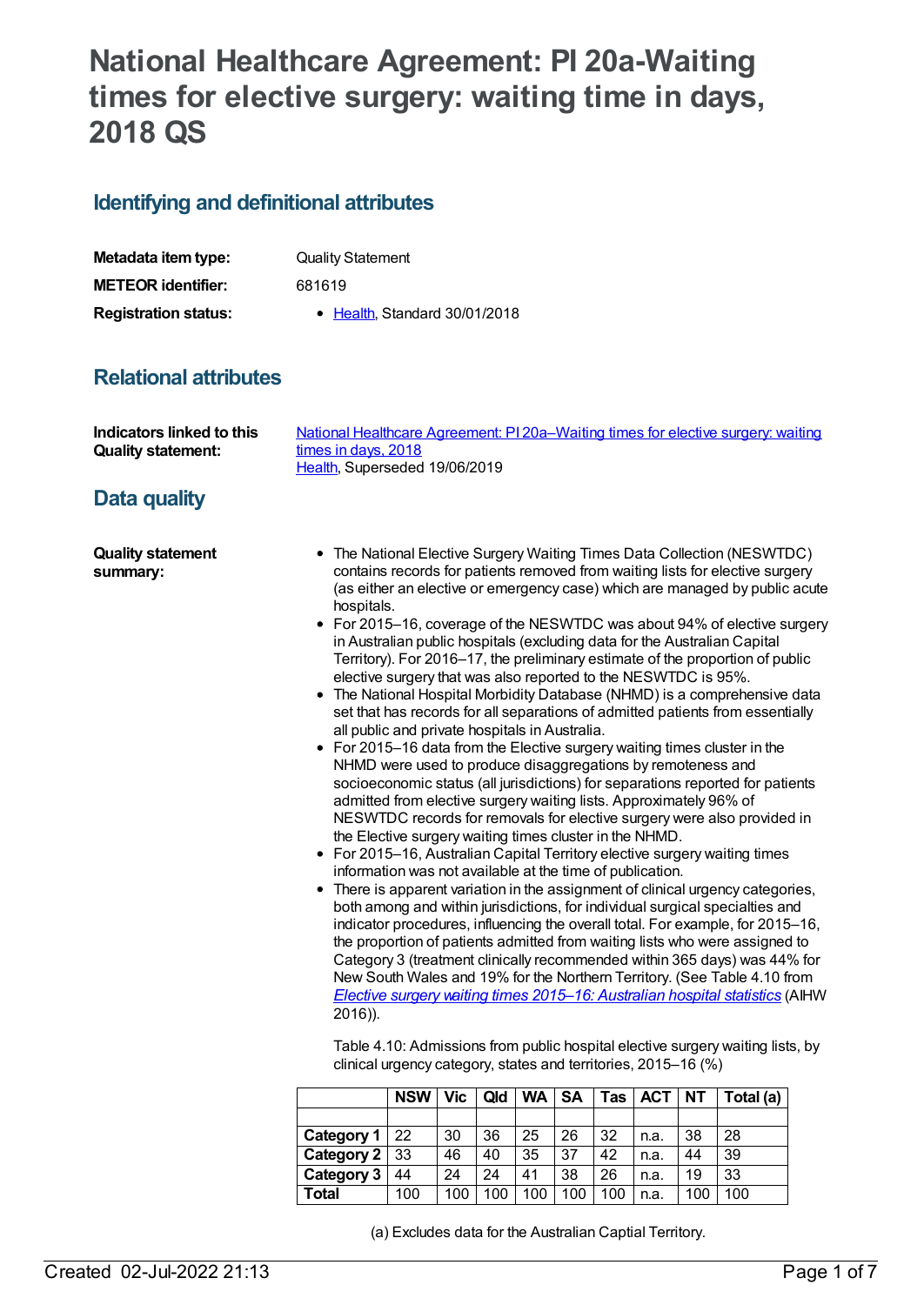- Interpretation of waiting times for jurisdictions should take into consideration these differences. For example, a state could report relatively long median waiting times in association with a relatively high proportion of patients assessed by clinicians in the state as being in Category 3. Conversely, a state in which a relatively high proportion of patients are assessed by clinicians as being in Category 1 or 2 (treatment clinically recommended within 30 days and 90 days, respectively) could have relatively short median waiting times.
- Analyses for remoteness and socioeconomic status are based on the reported area of usual residence of the patient, regardless of the jurisdiction of the hospital. This is relevant if significant numbers of one jurisdiction's residents are treated in another jurisdiction.
- Remoteness data for 2011–12 and previous years are not directly comparable to remoteness data for 2012–13 and subsequent years.
- Socio-Economic Indexes for Areas (SEIFA) data for 2010–11 and previous years are not directly comparable with SEIFA data for 2011–12, and SEIFA data for 2011–12 and previous years are not directly comparable with SEIFA data for 2012–13 and subsequent years.
- In 2015, the Australian Institute of Health and Welfare (AIHW) developed a revised peer grouping for analysing and interpreting hospitals statistics and performance information. (See *[Australian](http://www.aihw.gov.au/publication-detail/?id=60129553446) hospital peer groups* (AIHW 2015)). Peer group data calculated for this indicator for reports before 2015 were calculated using the previous AIHW peer group classification. Peer group data for the 2015 and later reports were calculated using the current AIHW peer group classification. Data reported using the previous peer group classification are not directly comparable with data reported using the current AIHW peer group classification.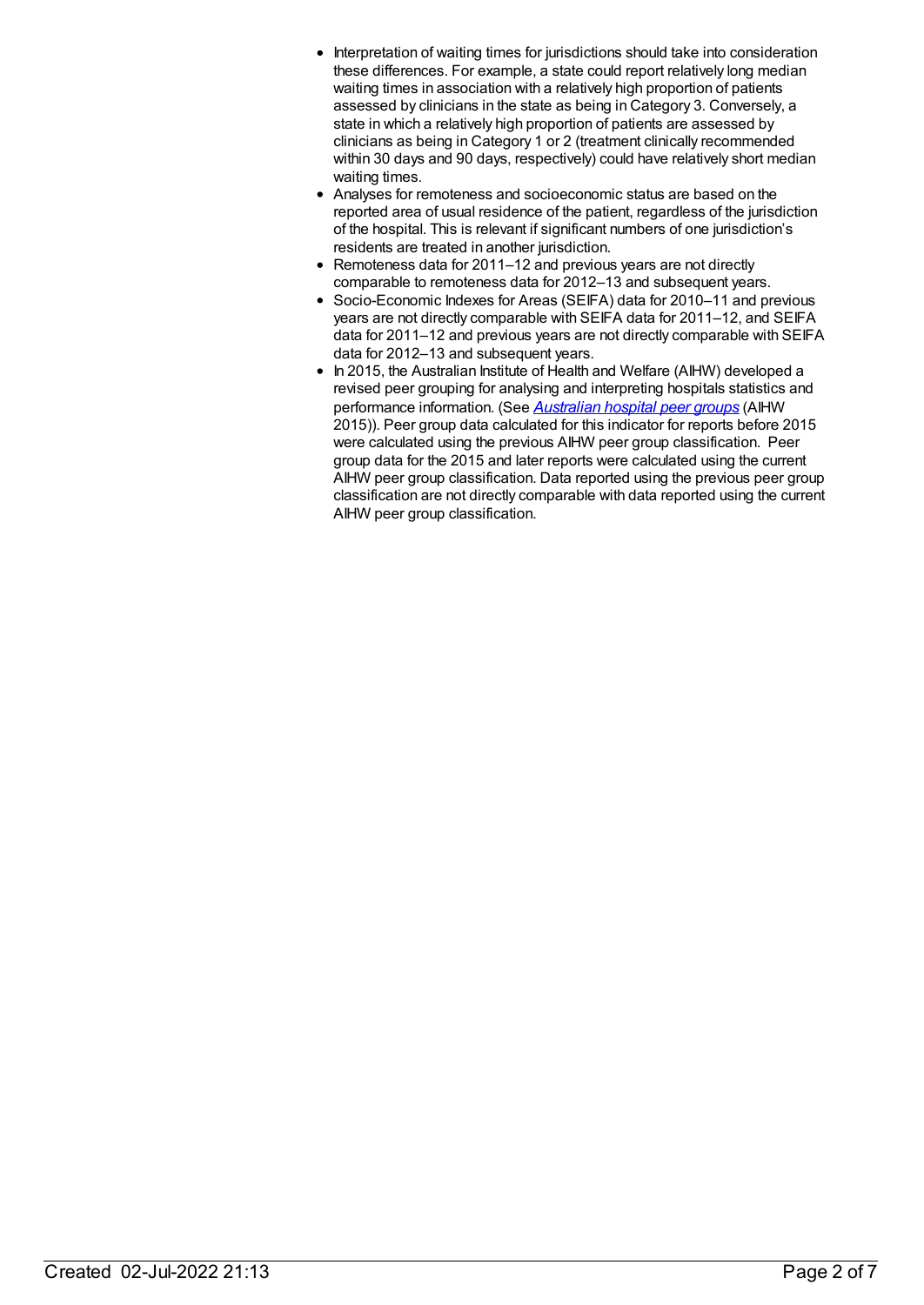| Institutional environment: | The AIHW is a major national agency set up by the Australian Government under<br>the <b>Australian Institute of Health and Welfare Act 1987</b> to provide reliable, regular<br>and relevant information and statistics on Australia's health and welfare. It is an<br>independent corporate Commonwealth entity governed by a management board,<br>and accountable to the Australian Parliament through the Health portfolio.                                |
|----------------------------|---------------------------------------------------------------------------------------------------------------------------------------------------------------------------------------------------------------------------------------------------------------------------------------------------------------------------------------------------------------------------------------------------------------------------------------------------------------|
|                            | The AIHW aims to improve the health and wellbeing of Australians through better<br>health and welfare information and statistics. It collects and reports information on a<br>wide range of topics and issues, ranging from health and welfare expenditure,<br>hospitals, disease and injury, and mental health, to ageing, homelessness,<br>disability and child protection.                                                                                 |
|                            | The Institute also plays a role in developing and maintaining national metadata<br>standards. This work contributes to improving the quality and consistency of<br>national health and welfare statistics. The Institute works closely with governments<br>and non-government organisations to achieve greater adherence to these<br>standards in administrative data collections to promote national consistency and<br>comparability of data and reporting. |
|                            | One of the main functions of the AIHW is to work with the states and territories to<br>improve the quality of administrative data and, where possible, to compile national<br>datasets based on data from each jurisdiction, to analyse these datasets and<br>disseminate information and statistics.                                                                                                                                                         |
|                            | The <b>Australian Institute of Health and Welfare Act 1987</b> , in conjunction with<br>compliance to the <i>Privacy Act 1988</i> (Commonwealth), ensures that the data<br>collections managed by the AIHW are kept securely and under the strictest<br>conditions with respect to privacy and confidentiality.                                                                                                                                               |
|                            | For further information see the AIHW website www.aihw.gov.au.                                                                                                                                                                                                                                                                                                                                                                                                 |
|                            | Data for the NESWTDC were supplied to the AIHW by state and territory health<br>authorities under the terms of the National Health Information Agreement (see the<br>following links):                                                                                                                                                                                                                                                                        |
|                            | /content/index.phtml/itemld/182135                                                                                                                                                                                                                                                                                                                                                                                                                            |
|                            | The state and territory health authorities received these data from public hospitals.<br>States and territories use these data for service planning, monitoring and internal<br>and public reporting. Hospitals may be required to provide data to states and<br>territories through a variety of administrative arrangements, contractual<br>requirements or legislation.                                                                                    |
| <b>Timeliness:</b>         | The reference periods for these data are 2015-16 and 2016-17.                                                                                                                                                                                                                                                                                                                                                                                                 |
|                            | For 2015-16, Australian Capital Territory elective surgery waiting times information<br>was not available at the time of publication.                                                                                                                                                                                                                                                                                                                         |
| <b>Accessibility:</b>      | The AIHW provides a variety of products that draw upon the NESWTDC. Published<br>products available on the AIHW website are the Australian hospital statistics suite<br>of products with associated Excel tables.                                                                                                                                                                                                                                             |
|                            | These products may be accessed on the AIHW website<br>http://www.aihw.gov.au/hospitals/                                                                                                                                                                                                                                                                                                                                                                       |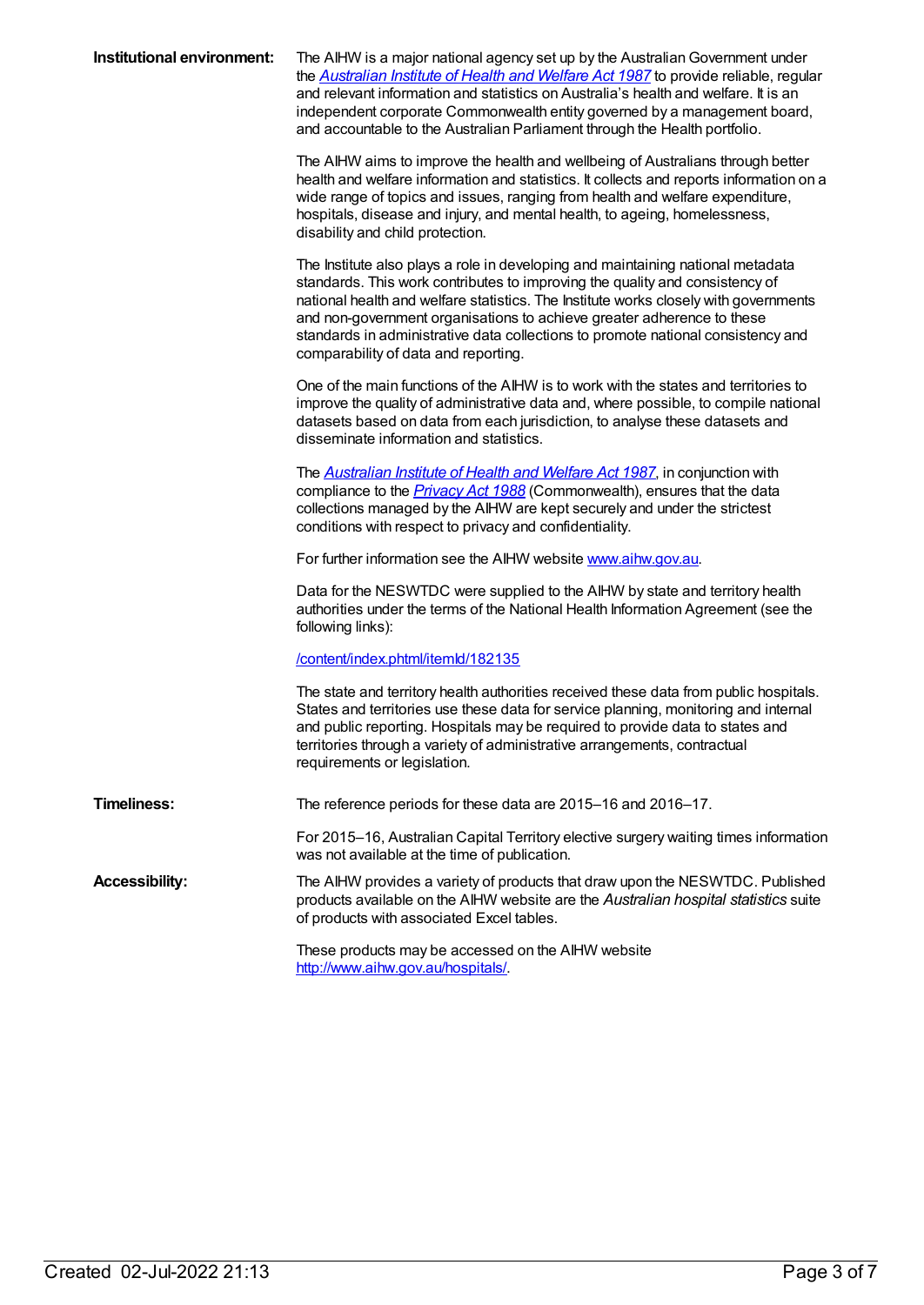| Interpretability:         | Metadata information for the Elective Surgery Waiting Times NMDS and the<br>Admitted patient care NMDS is published in the AIHW's online metadata<br>repository, METeOR, and the National health data dictionary.                                                                                                                                                                                                                                                                                                                                                                                                                                                                                         |  |  |  |  |  |
|---------------------------|-----------------------------------------------------------------------------------------------------------------------------------------------------------------------------------------------------------------------------------------------------------------------------------------------------------------------------------------------------------------------------------------------------------------------------------------------------------------------------------------------------------------------------------------------------------------------------------------------------------------------------------------------------------------------------------------------------------|--|--|--|--|--|
|                           | The National health data dictionary can be accessed online at:                                                                                                                                                                                                                                                                                                                                                                                                                                                                                                                                                                                                                                            |  |  |  |  |  |
|                           | /content/index.phtml/itemld/268110                                                                                                                                                                                                                                                                                                                                                                                                                                                                                                                                                                                                                                                                        |  |  |  |  |  |
|                           | The data quality statement for the 2014–15 NESWTDC can be accessed on the<br>AIHW website at:                                                                                                                                                                                                                                                                                                                                                                                                                                                                                                                                                                                                             |  |  |  |  |  |
|                           | /content/index.phtml/itemld/620766                                                                                                                                                                                                                                                                                                                                                                                                                                                                                                                                                                                                                                                                        |  |  |  |  |  |
|                           | The data quality statement for the 2014–15 NHMD can be accessed on the AIHW<br>website at:                                                                                                                                                                                                                                                                                                                                                                                                                                                                                                                                                                                                                |  |  |  |  |  |
|                           | /content/index.phtml/itemld/638202.                                                                                                                                                                                                                                                                                                                                                                                                                                                                                                                                                                                                                                                                       |  |  |  |  |  |
| <b>Relevance:</b>         | The purpose of the NMDS for Elective surgery waiting times is to collect<br>information about patients waiting for elective surgery in public hospitals. The<br>scope of this NMDS is patients removed from waiting lists for elective surgery (as<br>either an elective or emergency case) which are managed by public acute<br>hospitals. This includes private patients treated in public hospitals and may include<br>public patients treated in private hospitals.                                                                                                                                                                                                                                   |  |  |  |  |  |
|                           | The purpose of the NMDS for Admitted patient care is to collect information about<br>care provided to admitted patients in Australian hospitals. The scope of the NMDS<br>is episodes of care for admitted patients in essentially all hospitals in Australia,<br>including public and private acute and psychiatric hospitals, free-standing day<br>hospital facilities, alcohol and drug treatment hospitals and dental hospitals.<br>Hospitals operated by the Australian Defence Force, corrections authorities and in<br>Australia's off-shore territories are not included. Hospitals specialising in dental,<br>ophthalmic aids and other specialised acute medical or surgical care are included. |  |  |  |  |  |
|                           | Analyses by remoteness and socioeconomic status are based on the Statistical<br>Area Level 2 (SA2) of usual residence of the patient.                                                                                                                                                                                                                                                                                                                                                                                                                                                                                                                                                                     |  |  |  |  |  |
|                           | The SEIFA categories for socioeconomic status represent approximately the same<br>proportion of the national population, but do not necessarily represent that<br>proportion of the population in each state or territory (each SEIFA decile or quintile<br>represents 10% and 20% respectively of the national population). The SEIFA<br>scores for each SA2 are derived from 2011 Census data and represent the<br>attributes of the population in that SA2 in 2011.                                                                                                                                                                                                                                    |  |  |  |  |  |
|                           | Separations are reported by jurisdiction of hospitalisation, regardless of the<br>jurisdiction of usual residence. Hence, data represent the waiting time for patients<br>living in each remoteness area or SEIFA population group (regardless of their<br>jurisdiction of residence) for the reporting jurisdiction. This is relevant if significant<br>numbers of one jurisdiction's residents are treated in another jurisdiction.                                                                                                                                                                                                                                                                     |  |  |  |  |  |
|                           | Other Australians includes separations for non-Indigenous people and those for<br>whom Indigenous status was not stated.                                                                                                                                                                                                                                                                                                                                                                                                                                                                                                                                                                                  |  |  |  |  |  |
| <b>Accuracy:</b>          | For 2016-17:                                                                                                                                                                                                                                                                                                                                                                                                                                                                                                                                                                                                                                                                                              |  |  |  |  |  |
|                           | • Coverage of the NESWTDC was 95% nationally, and 100% in all states and<br>territories except Victoria, where it was 85% and South Australia, where it<br>was 97%.                                                                                                                                                                                                                                                                                                                                                                                                                                                                                                                                       |  |  |  |  |  |
|                           | For 2015-16:                                                                                                                                                                                                                                                                                                                                                                                                                                                                                                                                                                                                                                                                                              |  |  |  |  |  |
|                           | • the Australian Capital Territory elective surgery waiting times information was<br>not available at the time of publication.<br>• coverage of the NESWTDC was 94% nationally (excluding data for the<br>Australian Capital Territory), and 100% in all states and territories except<br>Victoria, where it was 80% and South Australia, where it was 96%.<br>almost all public hospitals provided data for the NHMD in 2015–16, with the<br>exception of all separations for a mothercraft hospital in the Australian Capital<br>Territory. Approximately 96% of NESWTDC records for removals for elective<br>surgery were also provided in the Elective surgery waiting times cluster in the<br>NHMD.  |  |  |  |  |  |
| Created 02-Jul-2022 21:13 | Page 4 of 7                                                                                                                                                                                                                                                                                                                                                                                                                                                                                                                                                                                                                                                                                               |  |  |  |  |  |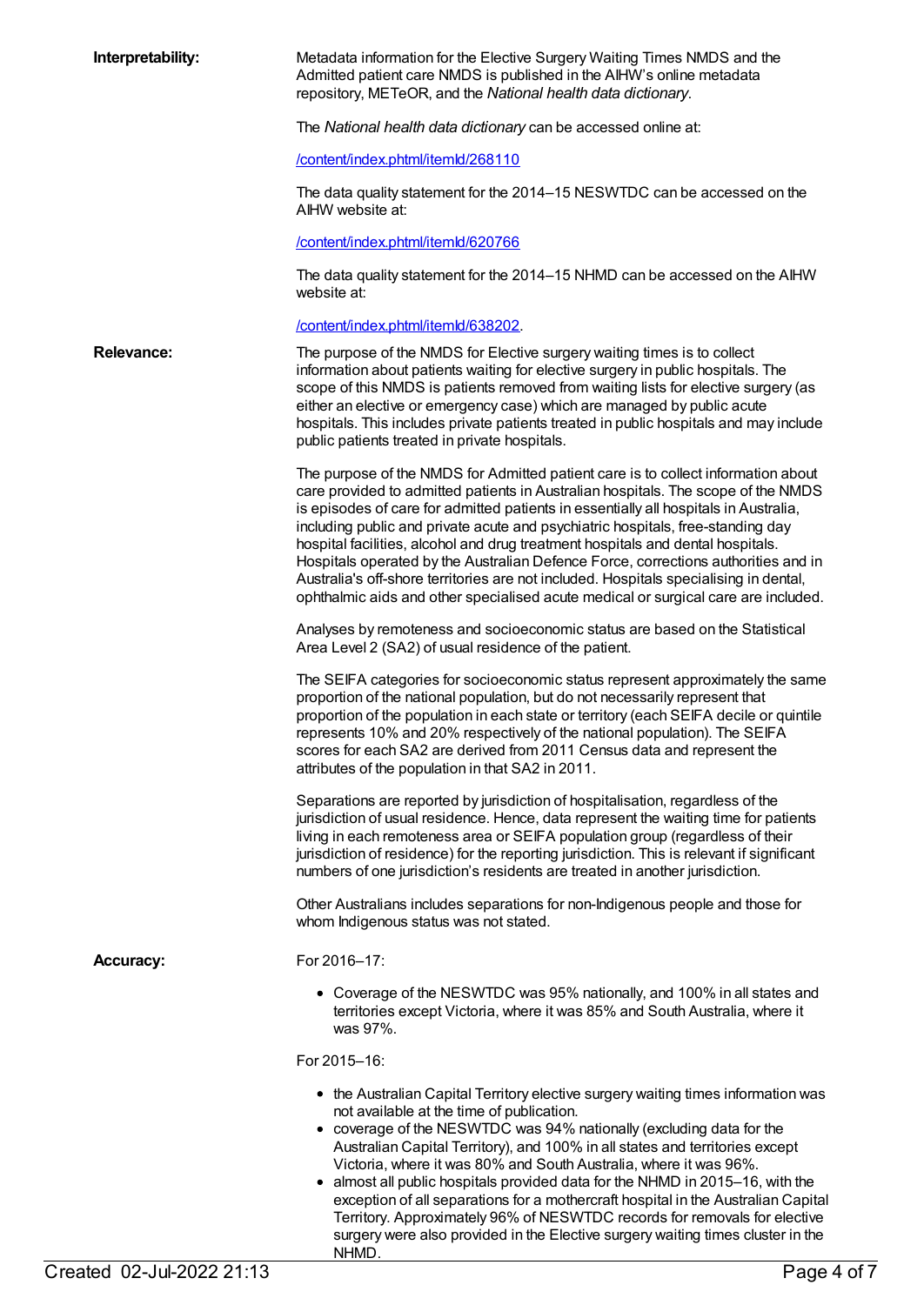there is apparent variation in the assignment of clinical urgency categories, both among and within jurisdictions, and for individual surgical specialties and indicator procedures, as well as overall. Interpretation of waiting times for jurisdictions should take into consideration these differences.

For example, for 2015–16, the proportion of patients admitted from waiting lists who were assigned to Category 3 treatment clinically recommended within 365 days) was 44% for New South Wales and 19% for the Northern Territory. See Table 4.10 from *Elective surgery waiting times 2015–16: Australian hospital statistics (*AIHW 2016).

Table 4.10: Admissions from public hospital elective surgery waiting lists, by clinical urgency category, states and territories, 2015–16 (%)

|               | <b>NSW</b> | Vic . | Qld | WA I | <b>SA</b> | Tas | <b>ACT</b> | <b>NT</b> | Total (a) |
|---------------|------------|-------|-----|------|-----------|-----|------------|-----------|-----------|
|               |            |       |     |      |           |     |            |           |           |
| Category 1    | 22         | 30    | 36  | 25   | 26        | 32  | n.a.       | 38        | 28        |
| Category 2 33 |            | 46    | 40  | 35   | 37        | 42  | n.a.       | 44        | 39        |
| Category 3    | 44         | 24    | 24  | 41   | 38        | 26  | n.a.       | 19        | 33        |
| Total         | 100        | 100   | 100 | 100  | 100       | 100 | n.a.       | 100       | 100       |

(a) Excludes data for the Australian Captial Territory.

- The Indigenous status data were sourced from the NHMD in 2015–16 for all jurisdictions.
- For 2009–10, the data for Albury Base Hospital (previously reported in New South Wales hospital statistics) were reported by the Victorian Department of Health as part of the Albury Wodonga Health Service. From 2010–11, elective surgery waiting times data for Albury Base Hospital have not been available.
- From 2011–12, South Australia and Western Australia provided elective surgery waiting times data for a large number of smaller hospitals (32 and 22 respectively) that were not included in the data for previous years.
- For 2014–15, Queensland was not able to provide data for 2 hospitals (that reported about 7,000 admissions from elective surgery waiting lists in 2013– 14) and 5 months of data for a third hospital (that reported about 3,700 admissions in 2013–14). In 2011–12, Queensland was not able to provide data for the same 3 hospitals and these hospitals reported data for only 3 of the 4 quarterly periods in 2012–13.
- The increase in admissions for the Northern Territory between 2010–11 and 2011–12 was, in part, due to the inclusion of certain surgical procedures from 2011–12 that had previously been incorrectly excluded from the NESWTDC by the Northern Territory.

States and territories are primarily responsible for the quality of the data they provide. However, the AIHW undertakes extensive validations on data. Data are checked for valid values, logical consistency and historical consistency. Where possible, data in individual datasets are checked against data from other datasets. Potential errors are queried with jurisdictions, and corrections and resubmissions may be made in response to these queries. The AIHW does not adjust data to account for possible data errors or missing or incorrect values.

Cells have been suppressed to protect confidentiality where the presentation could identify a patient or a service provider or where rates are likely to be highly volatile, for example, where the denominator is very small. The following rules were applied:

- cells based on fewer than 100 elective surgery admissions were suppressed.
- cells based on data from one public hospital only were suppressed.

**Coherence:** Caution should be exercised when comparing waiting times data between jurisdictions due to differences in the assignment of clinical urgency categories.See *Elective surgery waiting times 2015–16: Australian hospital statistics* (AIHW 2016) and *Elective surgery waiting times 2016–17: Australian hospital statistics* (AIHW 2017). In 2015, the AIHW developed a revised peer grouping for analysing and

interpreting hospitals statistics and performance information. (See <http://www.aihw.gov.au/publication-detail/?id=60129553446>). Peer group data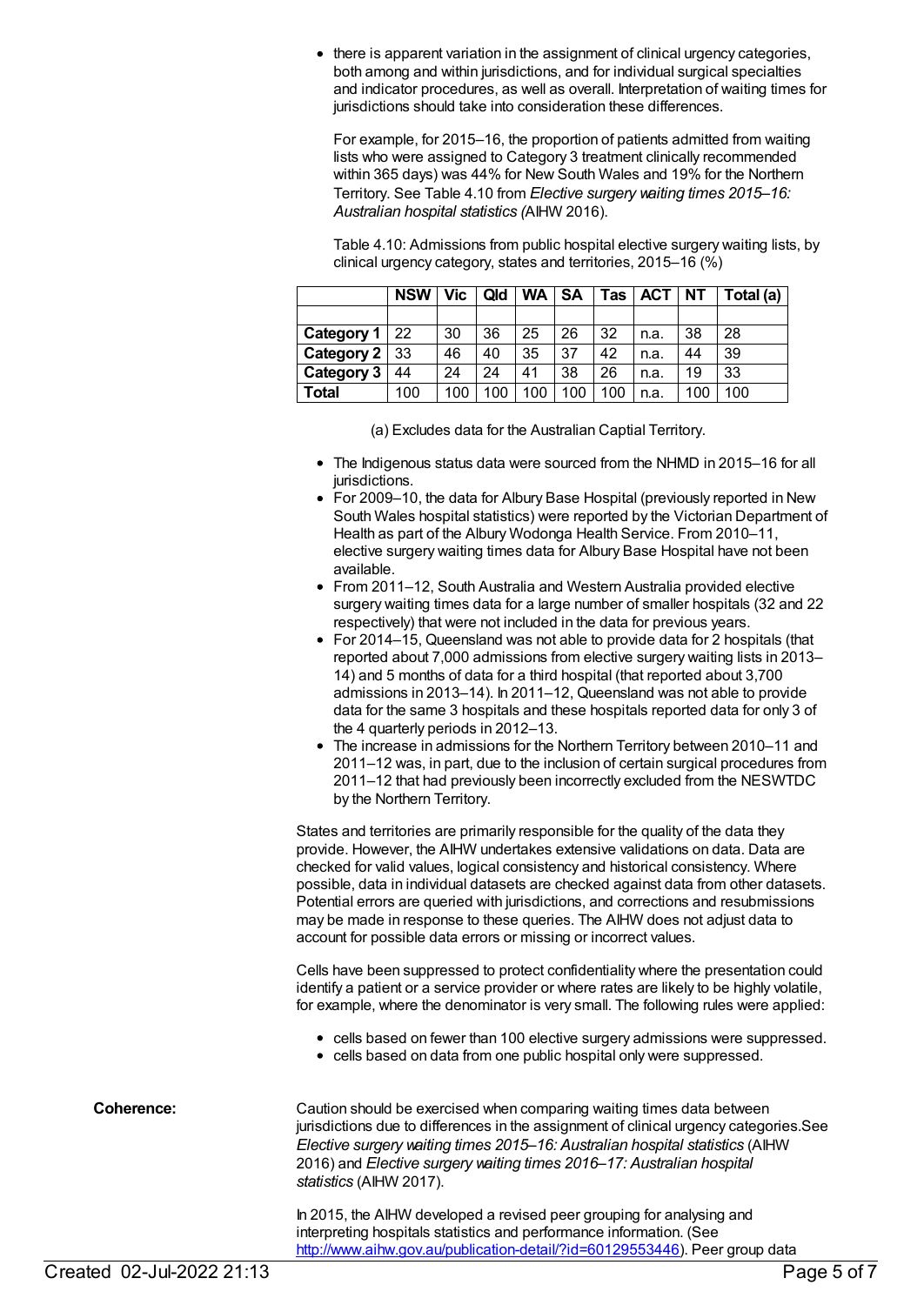calculated for this indicator for reports before 2015 were calculated using the previous AIHW peer group classification. Peer group data for the 2015 and later reports were calculated using the current AIHW peer group classification. Data reported using the previous peer group classification are not comparable with data reported using the current AIHW peer group classification. Data based on the current AIHW peer group classification were backcast to 2011–12 for the 2015 report.

The data can be meaningfully compared across reference periods, except for the Indigenous disaggregation.

Methodological variations also exist in the application of SEIFA to various data sets and performance indicators. Any comparisons of the SEIFA analysis for this indicator with other related SEIFA analysis should be undertaken with careful consideration of the methods used, in particular the SEIFA Census year, the SEIFA index used and the approach taken to derive quintiles and deciles.

Caution should be exercised when interpreting the 2016–17 data as revisions to the 2016–17 elective surgery waiting times data could be included in the jurisdictional provision of elective surgery waiting times cluster data for the NHMD.

Analyses presented in *Australian hospital statistics* reports and previous *National Healthcare Agreement performance reports* may also differ slightly depending on whether the NESWTDC or linked NESWTDC/NHMD was used.

National-level data disaggregated by Indigenous status for 2007–08 included data from New South Wales, Queensland, Western Australia, South Australia and the Northern Territory. National-level data disaggregated by Indigenous status for 2008–09, 2009–10 and 2010–11 included data from New South Wales, Victoria, Queensland, Western Australia, South Australia and the Northern Territory. National-level data disaggregated by Indigenous status for 2011–12 and subsequent years includes data from all 8 states and territories. Therefore, data disaggregated by Indigenous status from 2007–08 are not comparable to 2008– 09, 2009–10 and 2010–11, and data for 2011–12 and subsequent years are not comparable with data for 2010–11 and prior years.

In 2011, the ABS updated the standard geography used in Australia for most data collections from the Australian Standard Geographical Classification to the Australian Statistical Geography Standard . Also updated at this time were remoteness areas and SEIFA, based on the 2011 ABS Census of Population and Housing. The new remoteness areas is referred to as RA 2011, and the previous remoteness areas as RA 2006. The new SEIFA is referred to as SEIFA 2011, and the previous SEIFA as SEIFA 2006.

Data for 2007–08 through to 2011–12 reported by remoteness are reported for remoteness area (RA) 2006. Data for 2012–13, 2013–14, 2015–16 and 2016– 17 are reported for RA 2011. The AIHW considers the change from RA 2006 to RA 2011 to be a series break when applied to data supplied for this indicator, therefore remoteness data for 2011–12 and previous years are not directly comparable to remoteness data for 2012–13 and subsequent years.

Data for 2007-08 through to 2010–11 reported for SEIFA quintiles and deciles are reported using SEIFA 2006 at the Statistical Local Area (SLA) level. Data for 2011–12 are reported using SEIFA 2011 at the SLA level and data for 2012–13 are reported using SEIFA 2011 at the SA2 level. The AIHW considers the change from SEIFA 2006 to SEIFA 2011, and the change from SLA to SA2 to be series breaks when applied to data supplied for this indicator. Therefore, SEIFA data for 2010–11 and previous years are not directly comparable with SEIFA data for 2011–12, and SEIFA data for 2011–12 and previous years are not directly comparable with SEIFA data for 2012–13 and subsequent years.

#### **Source and reference attributes**